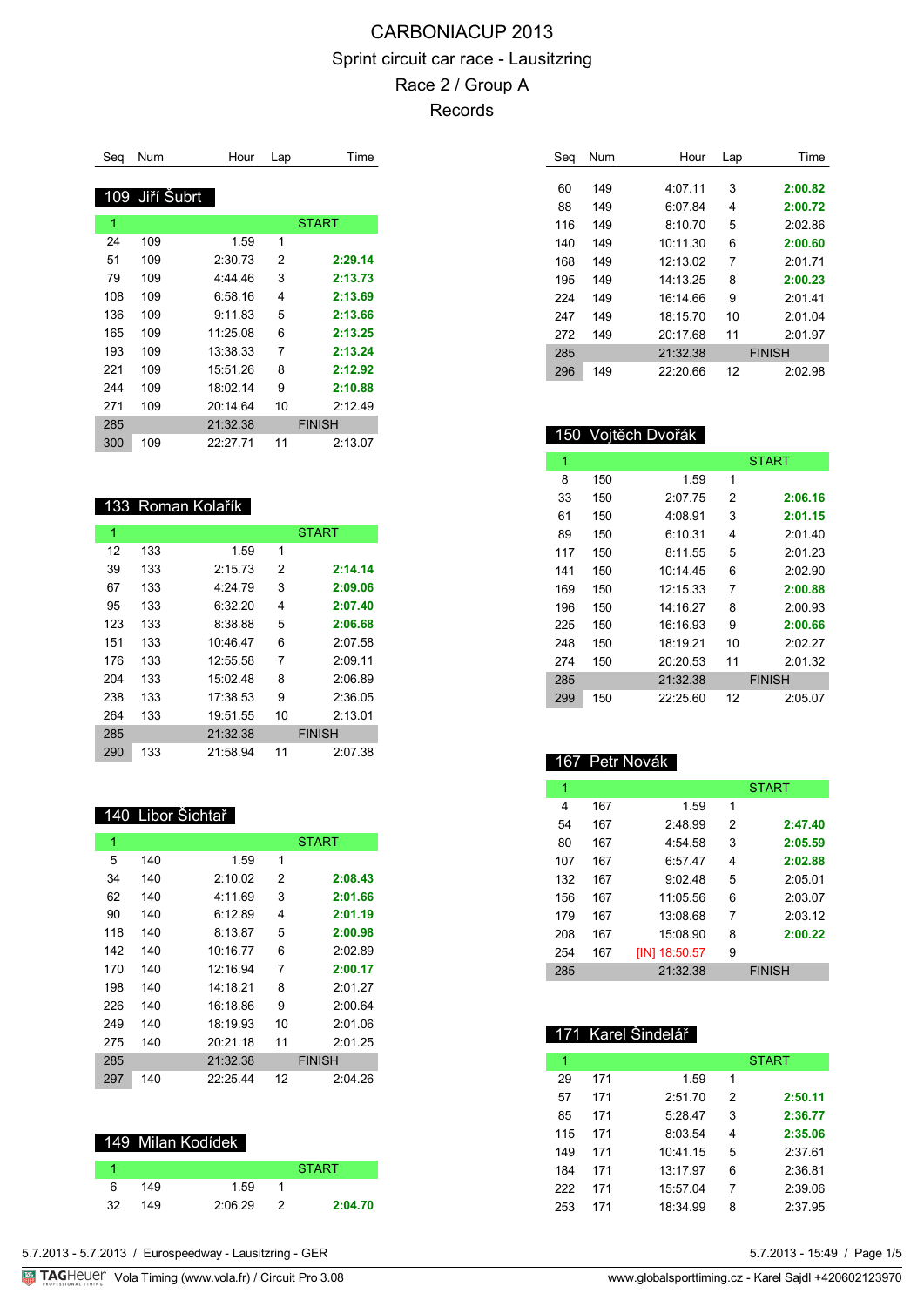| Seg | Num | Hour     | Lap | Time          |  |
|-----|-----|----------|-----|---------------|--|
|     |     |          |     |               |  |
| 282 | 171 | 21.1093  | я   | 2:35.94       |  |
| 285 |     | 21:32.38 |     | <b>FINISH</b> |  |
| 311 | 171 | 23:48.00 | 10  | 2:37.06       |  |

## 172 Luděk Dolejš

|     |     |          |   | <b>START</b>  |
|-----|-----|----------|---|---------------|
| 28  | 172 | 1.59     | 1 |               |
| 56  | 172 | 2:50.47  | 2 | 2:48.88       |
| 84  | 172 | 5.25.38  | 3 | 2:34.90       |
| 113 | 172 | 8:00.31  | 4 | 2:34.93       |
| 148 | 172 | 10:36.33 | 5 | 2:36.01       |
| 285 |     | 21:32.38 |   | <b>FINISH</b> |

### 174 Tomáš Pertold

| 1   |     |          |    | <b>START</b>  |
|-----|-----|----------|----|---------------|
| 26  | 174 | 1.59     | 1  |               |
| 53  | 174 | 2:48.07  | 2  | 2:46.48       |
| 82  | 174 | 5:23.27  | 3  | 2:35.19       |
| 111 | 174 | 7:58.69  | 4  | 2:35.42       |
| 145 | 174 | 10:34.36 | 5  | 2:35.66       |
| 180 | 174 | 13.09.91 | 6  | 2:35.55       |
| 218 | 174 | 15:45.48 | 7  | 2:35.57       |
| 250 | 174 | 18:21.28 | 8  | 2:35.79       |
| 279 | 174 | 20:57.02 | 9  | 2:35.73       |
| 285 |     | 21:32.38 |    | <b>FINISH</b> |
| 307 | 174 | 23:33.35 | 10 | 2:36.33       |

#### 177 Vít Martinovský

| 1   |     |          |    | <b>START</b>  |
|-----|-----|----------|----|---------------|
| 27  | 177 | 1.59     | 1  |               |
| 55  | 177 | 2:49.89  | 2  | 2:48.30       |
| 83  | 177 | 5:24.69  | 3  | 2:34.80       |
| 112 | 177 | 7:59.93  | 4  | 2:35.23       |
| 147 | 177 | 10:35.88 | 5  | 2:35.95       |
| 181 | 177 | 13:12.18 | 6  | 2:36.30       |
| 219 | 177 | 15:48.90 | 7  | 2:36.71       |
| 251 | 177 | 18:25.37 | 8  | 2:36.46       |
| 281 | 177 | 21:01.88 | 9  | 2:36.51       |
| 285 |     | 21:32.38 |    | <b>FINISH</b> |
| 309 | 177 | 23:38.22 | 10 | 2:36.33       |

#### 222 Zdeněk Pekárek

|     |     |          |   | <b>START</b> |
|-----|-----|----------|---|--------------|
| 25  | 222 | 1.59     | 1 |              |
| 52  | 222 | 2:42.65  | 2 | 2:41.06      |
| 81  | 222 | 5:11.12  | 3 | 2:28.46      |
| 109 | 222 | 7:39.71  | 4 | 2:28.58      |
| 139 | 222 | 10:08.72 | 5 | 2:29.01      |
| 172 | 222 | 12:37.37 | 6 | 2:28.65      |
| 207 | 222 | 15:07.28 | 7 | 2:29.91      |
| 233 | 222 | 17:35.91 | 8 | 2:28.62      |

| Seg | Num | Hour Lap |    | Time          |
|-----|-----|----------|----|---------------|
| 268 | 222 | 20:05.65 | 9  | 2:29.74       |
| 285 |     | 21:32.38 |    | <b>FINISH</b> |
| 302 | 222 | 22.3443  | 10 | 2:28.77       |

## 272 Alexander Šuhajda

| 1   |     |          |    | <b>START</b>  |
|-----|-----|----------|----|---------------|
| 23  | 272 | 1.59     | 1  |               |
| 46  | 272 | 2:26.59  | 2  | 2:25.00       |
| 76  | 272 | 4:41.15  | 3  | 2:14.55       |
| 106 | 272 | 6:55.27  | 4  | 2:14.12       |
| 135 | 272 | 9:08.65  | 5  | 2:13.37       |
| 164 | 272 | 11:2279  | 6  | $2.14$ 14     |
| 191 | 272 | 13:36.04 | 7  | 2:13.24       |
| 220 | 272 | 15:50.79 | 8  | 2:14.75       |
| 246 | 272 | 18:04.14 | 9  | 2:13.34       |
| 276 | 272 | 20:21.97 | 10 | 2:17.83       |
| 285 |     | 21:32.38 |    | <b>FINISH</b> |
| 303 | 272 | 22:36.32 | 11 | 2:14.34       |

## 313 Semlbauer Jan

| 1   |     |            |    | <b>START</b>  |
|-----|-----|------------|----|---------------|
| 15  | 313 | 1.59       | 1  |               |
| 40  | 313 | 2.2002     | 2  | 2:18.43       |
| 68  | 313 | 4.27.37    | 3  | 2:07.35       |
| 96  | 313 | 6:34 87    | 4  | 2:07.50       |
| 124 | 313 | 8:4179     | 5  | 2:06.91       |
| 152 | 313 | 10.48.86   | 6  | 2.0706        |
| 177 | 313 | 12:56.41   | 7  | 2:07.55       |
| 206 | 313 | 15:05.92   | 8  | 2:09.50       |
| 232 | 313 | $17.14$ 15 | 9  | 2:08.23       |
| 259 | 313 | 19.2408    | 10 | 2:09.92       |
| 285 |     | 21:32.38   |    | <b>FINISH</b> |
| 287 | 313 | 21:33.22   | 11 | 2.0914        |

## 323 Sergej Paulavets

| 1   |     |          |    | <b>START</b>  |
|-----|-----|----------|----|---------------|
| 9   | 323 | 1.59     | 1  |               |
| 35  | 323 | 2:10.39  | 2  | 2:08.80       |
| 64  | 323 | 4:13.55  | 3  | 2:03.16       |
| 92  | 323 | 6:15.76  | 4  | 2:02.20       |
| 120 | 323 | 8:18.34  | 5  | 2:02.57       |
| 144 | 323 | 10:21.45 | 6  | 2:03.11       |
| 174 | 323 | 12:40.36 | 7  | 2:18.91       |
| 201 | 323 | 14.48.30 | 8  | 2.0794        |
| 229 | 323 | 16:52.21 | 9  | 2:03.90       |
| 256 | 323 | 18:56.38 | 10 | 2:04.17       |
| 280 | 323 | 21:01.14 | 11 | 2:04.75       |
| 285 |     | 21:32.38 |    | <b>FINISH</b> |
| 306 | 323 | 23:09.45 | 12 | 2:08.31       |

## 333 Jiří Konečný

1 START START START START START START START START START START START START START START START START START START START START START START START START START START START START START START START START START START START START STAR

 $5.7.2013 - 15.49$  / Page  $2/5$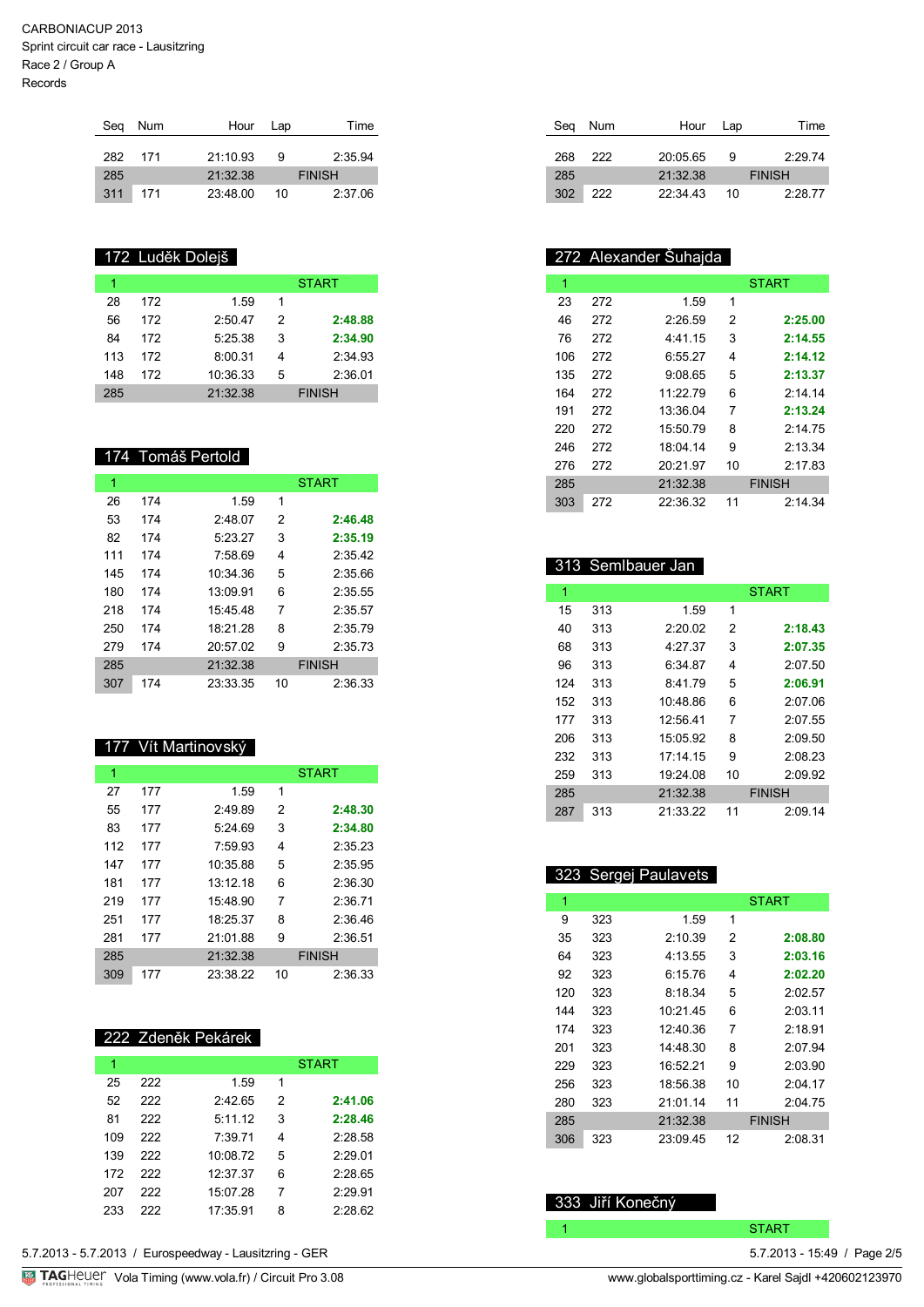| Sea | Num | Hour     | Lap | Time          |  |
|-----|-----|----------|-----|---------------|--|
|     |     |          |     |               |  |
| 13  | 333 | 1.59     | 1   |               |  |
| 47  | 333 | 2:26.59  | 2   | 2:25.00       |  |
| 75  | 333 | 4:38.94  | 3   | 2:12.34       |  |
| 103 | 333 | 6:51.60  | 4   | 2:12.66       |  |
| 129 | 333 | 8:56.19  | 5   | 2:04.59       |  |
| 162 | 333 | 11:15.62 | 6   | 2:19.42       |  |
| 189 | 333 | 13:26.45 | 7   | 2:10.83       |  |
| 216 | 333 | 15:38.68 | 8   | 2:12.22       |  |
| 241 | 333 | 17.47.07 | 9   | 2:08.39       |  |
| 267 | 333 | 19:58.09 | 10  | 2:11.02       |  |
| 285 |     | 21:32.38 |     | <b>FINISH</b> |  |
| 294 | 333 | 22:08.58 | 11  | 2:10.48       |  |

#### 336 Michal Petru

| 1   |     |          |    | <b>START</b>  |
|-----|-----|----------|----|---------------|
| 3   | 336 | 1.59     | 1  |               |
| 31  | 336 | 2:03.51  | 2  | 2:01.92       |
| 59  | 336 | 4:03.00  | 3  | 1:59.48       |
| 87  | 336 | 6:02.63  | 4  | 1:59.63       |
| 114 | 336 | 8:00.41  | 5  | 1:57.77       |
| 138 | 336 | 9:59.25  | 6  | 1:58.83       |
| 167 | 336 | 11:58.66 | 7  | 1:59.41       |
| 194 | 336 | 14:01 29 | 8  | 2.02.62       |
| 223 | 336 | 16:02.58 | 9  | 2:01.29       |
| 245 | 336 | 18:02.86 | 10 | 2:00.27       |
| 269 | 336 | 20:05.81 | 11 | 2:02.95       |
| 285 |     | 21:32.38 |    | <b>FINISH</b> |
| 293 | 336 | 22:07.87 | 12 | 2:02.06       |

#### 355 Jan Šerý

Ī

| 1   |     |          |    | <b>START</b>  |
|-----|-----|----------|----|---------------|
| 18  | 355 | 1.59     | 1  |               |
| 42  | 355 | 2:21.42  | 2  | 2:19.83       |
| 70  | 355 | 4:30.86  | 3  | 2:09.43       |
| 99  | 355 | 6:41 13  | 4  | 2:10.26       |
| 126 | 355 | 8:51.79  | 5  | 2:10.66       |
| 154 | 355 | 11:01.94 | 6  | 2:10.14       |
| 182 | 355 | 13:13.36 | 7  | 2:11.41       |
| 209 | 355 | 15:24.89 | 8  | 2:11.53       |
| 236 | 355 | 17:37.33 | 9  | 2:12.44       |
| 263 | 355 | 19:51.28 | 10 | 2:13.94       |
| 285 |     | 21:32.38 |    | <b>FINISH</b> |
| 291 | 355 | 22:02.31 | 11 | 2:11.02       |

## 356 Andre Mašek

| 1   |     |          |   | <b>START</b> |
|-----|-----|----------|---|--------------|
| 17  | 356 | 1.59     | 1 |              |
| 41  | 356 | 2:20.71  | 2 | 2:19.12      |
| 69  | 356 | 4:29.47  | 3 | 2:08.75      |
| 97  | 356 | 6:37.69  | 4 | 2:08.22      |
| 128 | 356 | 8:56.19  | 5 | 2:18.50      |
| 158 | 356 | 11:07.04 | 6 | 2:10.84      |
| 186 | 356 | 13:19.17 | 7 | 2:12.12      |

| Seg | Num | Hour     | Lap | Time          |  |
|-----|-----|----------|-----|---------------|--|
|     |     |          |     |               |  |
| 212 | 356 | 15:31.67 | 8   | 2:12.50       |  |
| 243 | 356 | 18:00.46 | 9   | 2:28.78       |  |
| 273 | 356 | 20:18.20 | 10  | 2.1774        |  |
| 285 |     | 21:32.38 |     | <b>FINISH</b> |  |
| 304 | 356 | 22:40.28 | 11  | 2:22.08       |  |

## 369 Petr Kochta

| 1   |     |          |    | <b>START</b>  |
|-----|-----|----------|----|---------------|
| 19  | 369 | 1.59     | 1  |               |
| 49  | 369 | 2:28.47  | 2  | 2:26.88       |
| 77  | 369 | 4.41.50  | 3  | 2:13.03       |
| 104 | 369 | 6:52.68  | 4  | 2:11.18       |
| 133 | 369 | 9.0274   | 5  | 2:10.06       |
| 161 | 369 | 11.14.35 | 6  | 2.1161        |
| 188 | 369 | 13:25.50 | 7  | 2.11.14       |
| 214 | 369 | 15:35.98 | 8  | 2:10.48       |
| 239 | 369 | 17:44 56 | 9  | 2:08.58       |
| 265 | 369 | 19.5244  | 10 | 2:07.88       |
| 285 |     | 21:32.38 |    | <b>FINISH</b> |
| 295 | 369 | 22.1795  | 11 | 2:25.50       |

#### 396 Jiří Stránský

| 1   |     |          |    | <b>START</b>  |
|-----|-----|----------|----|---------------|
| 11  | 396 | 1.59     | 1  |               |
| 38  | 396 | 2.1441   | 2  | 2:12.82       |
| 66  | 396 | 4.2361   | 3  | 2:09.19       |
| 94  | 396 | 6:30.42  | 4  | 2:06.81       |
| 122 | 396 | 8:36.60  | 5  | 2:06.17       |
| 150 | 396 | 10:43.09 | 6  | 2:06.48       |
| 175 | 396 | 12:51.92 | 7  | 2:08.83       |
| 202 | 396 | 14:59.90 | 8  | 2:07.98       |
| 230 | 396 | 17:07.35 | 9  | 2:07.44       |
| 257 | 396 | 19:15.66 | 10 | 2:08.31       |
| 283 | 396 | 21.23.11 | 11 | 2:07.45       |
| 285 |     | 21:32.38 |    | <b>FINISH</b> |
| 308 | 396 | 23:34.44 | 12 | 2:11.32       |

### 398 Pavel Pups

| 1   |     |          |    | <b>START</b>  |
|-----|-----|----------|----|---------------|
| 20  | 398 | 1.59     | 1  |               |
| 43  | 398 | 2.22.36  | 2  | 2:20.77       |
| 72  | 398 | 4:33.71  | 3  | 2:11.34       |
| 100 | 398 | 6:44.25  | 4  | 2:10.54       |
| 127 | 398 | 8:54.72  | 5  | 2:10.47       |
| 155 | 398 | 11:05.23 | 6  | 2:10.50       |
| 183 | 398 | 13:15.98 | 7  | 2:10.75       |
| 210 | 398 | 15.2714  | 8  | 2.1116        |
| 235 | 398 | 17:37.19 | 9  | 2:10.05       |
| 262 | 398 | 19:49.08 | 10 | 2:11.88       |
| 285 |     | 21:32.38 |    | <b>FINISH</b> |
| 289 | 398 | 21:58.89 | 11 | 2:09.81       |

5.7.2013 - 15:49 / Page 3/5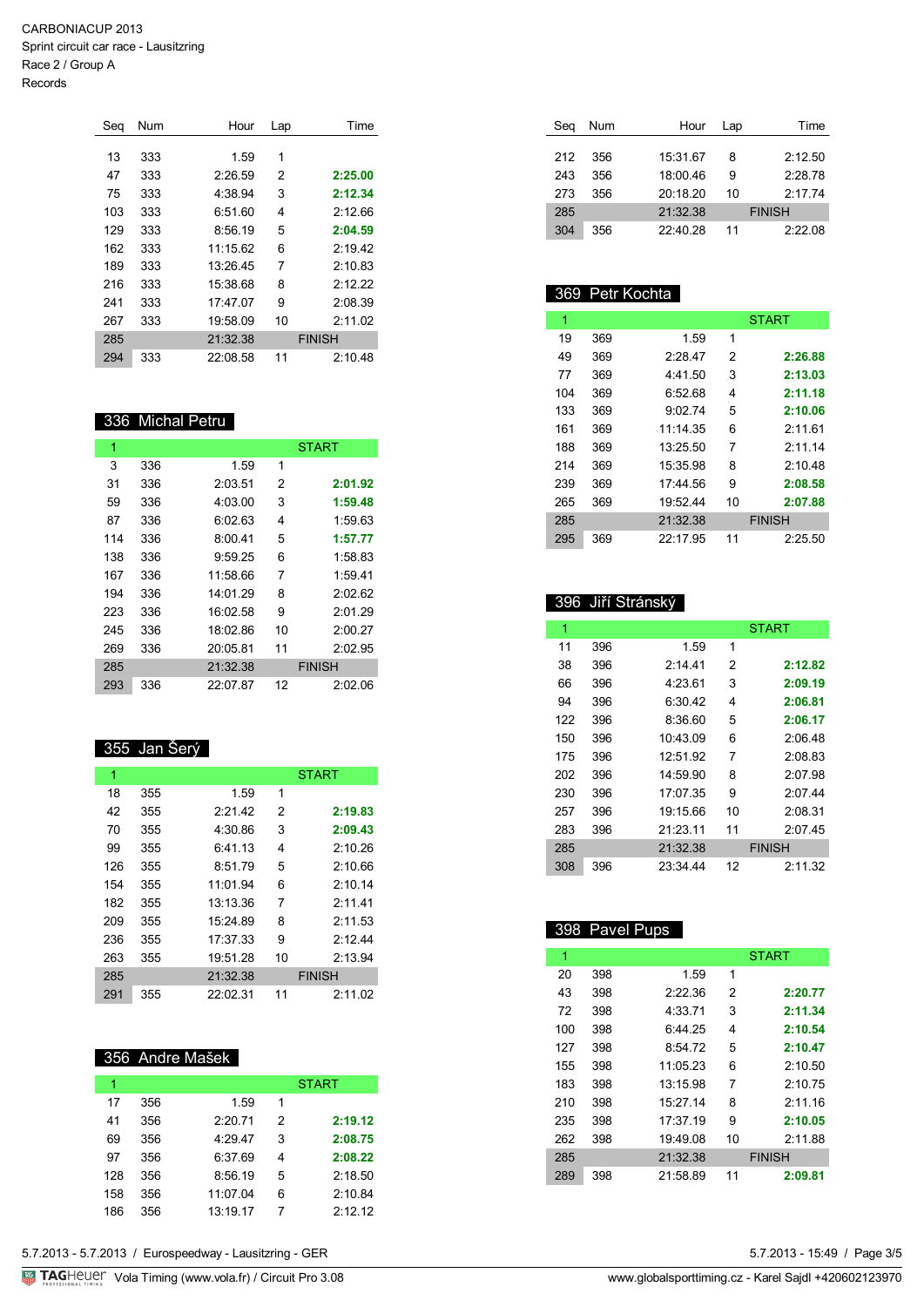| Seg | Num | Hour         | Lap | Time          |
|-----|-----|--------------|-----|---------------|
|     |     |              |     |               |
| 436 |     | Martin Jansa |     |               |
| 1   |     |              |     | <b>START</b>  |
| 2   | 436 | 1.59         | 1   |               |
| 30  | 436 | 1:59.92      | 2   | 1:58.33       |
| 58  | 436 | 3:55.09      | 3   | 1:55.16       |
| 86  | 436 | 5:52.12      | 4   | 1:57.03       |
| 110 | 436 | 7:49.35      | 5   | 1:57.23       |
| 137 | 436 | 9:44.97      | 6   | 1:55.61       |
| 166 | 436 | 11:40.70     | 7   | 1:55.73       |
| 192 | 436 | 13:37.34     | 8   | 1:56.64       |
| 215 | 436 | 15:37.82     | 9   | 2:00.48       |
| 237 | 436 | 17:37.42     | 10  | 1:59.59       |
| 260 | 436 | 19:35.60     | 11  | 1:58.17       |
| 285 |     | 21:32.38     |     | <b>FINISH</b> |
| 286 | 436 | 21:31.11     | 12  | 1:55.51       |

#### 444 Petr Kratina

| 1   |     |          |    | <b>START</b>  |
|-----|-----|----------|----|---------------|
| 10  | 444 | 1.59     | 1  |               |
| 37  | 444 | 2:13.16  | 2  | 2:11.57       |
| 65  | 444 | 4:18.96  | 3  | 2:05.80       |
| 93  | 444 | 6.24.76  | 4  | 2:05.79       |
| 121 | 444 | 8:29.91  | 5  | 2:05.15       |
| 146 | 444 | 10:34.98 | 6  | 2:05.07       |
| 173 | 444 | 12:39.28 | 7  | 2:04.29       |
| 200 | 444 | 14:45.96 | 8  | 2:06.68       |
| 228 | 444 | 16:51.07 | 9  | 2:05.11       |
| 255 | 444 | 18:54.28 | 10 | 2:03.21       |
| 278 | 444 | 20:56.74 | 11 | 2:02.45       |
| 285 |     | 21:32.38 |    | <b>FINISH</b> |
| 305 | 444 | 22:58.67 | 12 | 2:01.93       |

#### 496 Libor Jelínek

| 1   |     |          |    | <b>START</b>  |
|-----|-----|----------|----|---------------|
| 22  | 496 | 1.59     | 1  |               |
| 50  | 496 | 2:28.83  | 2  | 2:27.24       |
| 78  | 496 | 4.4186   | 3  | 2:13.03       |
| 105 | 496 | 6:53.05  | 4  | 2:11.18       |
| 134 | 496 | 9:05.81  | 5  | 2:12.76       |
| 163 | 496 | 11.17.25 | 6  | 2:11.43       |
| 190 | 496 | 13:28.14 | 7  | 2:10.89       |
| 217 | 496 | 15:42.29 | 8  | 2:14.15       |
| 242 | 496 | 17:57.71 | 9  | 2:15.41       |
| 270 | 496 | 20:12.49 | 10 | 2:14.78       |
| 285 |     | 21:32.38 |    | <b>FINISH</b> |
| 298 | 496 | 22:25.49 | 11 | 2:12.99       |

|    |     | 511 Miroslav Nebeský |               |              |
|----|-----|----------------------|---------------|--------------|
|    |     |                      |               | <b>START</b> |
| 21 | 511 | 1.59                 |               |              |
| 45 | 511 | 2:26.33              | $\mathcal{L}$ | 2:24.74      |
| 73 | 511 | 4:36.46              | З             | 2:10.12      |

| Seg | Num | Hour     | Lap | Time          |
|-----|-----|----------|-----|---------------|
|     |     |          |     |               |
| 101 | 511 | 6:49.29  | 4   | 2:12.83       |
| 131 | 511 | 9:01.46  | 5   | 2:12.16       |
| 160 | 511 | 11:13.27 | 6   | 2:11.81       |
| 187 | 511 | 13:24.60 | 7   | 2:11.32       |
| 213 | 511 | 15:35.17 | 8   | 2:10.57       |
| 240 | 511 | 17:45.94 | 9   | 2:10.76       |
| 266 | 511 | 19:57.86 | 10  | 2:11.92       |
| 285 |     | 21:32.38 |     | <b>FINISH</b> |
| 292 | 511 | 22:07.70 | 11  | 2:09.84       |

#### 555 Miroslav Veselý

| 1   |     |          |    | <b>START</b>  |
|-----|-----|----------|----|---------------|
|     |     |          |    |               |
| 16  | 555 | 1.59     | 1  |               |
| 48  | 555 | 2.2664   | 2  | 2:25.05       |
| 74  | 555 | 4:37.46  | 3  | 2:10.81       |
| 102 | 555 | 6:50.13  | 4  | 2:12.67       |
| 130 | 555 | 8:59.72  | 5  | 2:09.59       |
| 159 | 555 | 11.0904  | 6  | 2:09.31       |
| 185 | 555 | 13.1873  | 7  | 2:09.69       |
| 211 | 555 | 15:28.06 | 8  | 2:09.32       |
| 234 | 555 | 17:37.18 | 9  | 2:09.11       |
| 261 | 555 | 19.4642  | 10 | 2.0924        |
| 285 |     | 21:32.38 |    | <b>FINISH</b> |
| 288 | 555 | 21:54.12 | 11 | 2:07.69       |

## 582 Vít Smejkal

| 1   |     |          |    | <b>START</b>  |
|-----|-----|----------|----|---------------|
| 7   | 582 | 1.59     | 1  |               |
| 36  | 582 | 2:10.44  | 2  | 2:08.85       |
| 63  | 582 | 4:12.13  | 3  | 2:01.68       |
| 91  | 582 | 6:13.42  | 4  | 2:01.28       |
| 119 | 582 | 8:15.43  | 5  | 2.02.01       |
| 143 | 582 | 10:17.98 | 6  | 2:02.54       |
| 171 | 582 | 12:20.24 | 7  | 2:02.26       |
| 199 | 582 | 14.21.59 | 8  | 2:01.35       |
| 227 | 582 | 16:23.27 | 9  | 2:01.67       |
| 252 | 582 | 18:26.21 | 10 | 2:02.94       |
| 277 | 582 | 20:29.44 | 11 | 2:03.22       |
| 285 |     | 21:32.38 |    | <b>FINISH</b> |
| 301 | 582 | 22:33.62 | 12 | 2:04.18       |

## 922 Petr Beran

| 1   |     |          |    | <b>START</b> |
|-----|-----|----------|----|--------------|
| 14  | 922 | 1.59     | 1  |              |
| 44  | 922 | 2:24.40  | 2  | 2:22.81      |
| 71  | 922 | 4.3166   | 3  | 2:07.26      |
| 98  | 922 | 6:38.65  | 4  | 2:06.99      |
| 125 | 922 | 8.4525   | 5  | 2:06.60      |
| 153 | 922 | 10:5113  | 6  | 2:05.87      |
| 178 | 922 | 12:57.54 | 7  | 2:06.41      |
| 205 | 922 | 15:04.53 | 8  | 2:06.99      |
| 231 | 922 | 17:11.94 | 9  | 2:07.41      |
| 258 | 922 | 19.2069  | 10 | 2.0874       |

5.7.2013 - 15:49 / Page 4/5